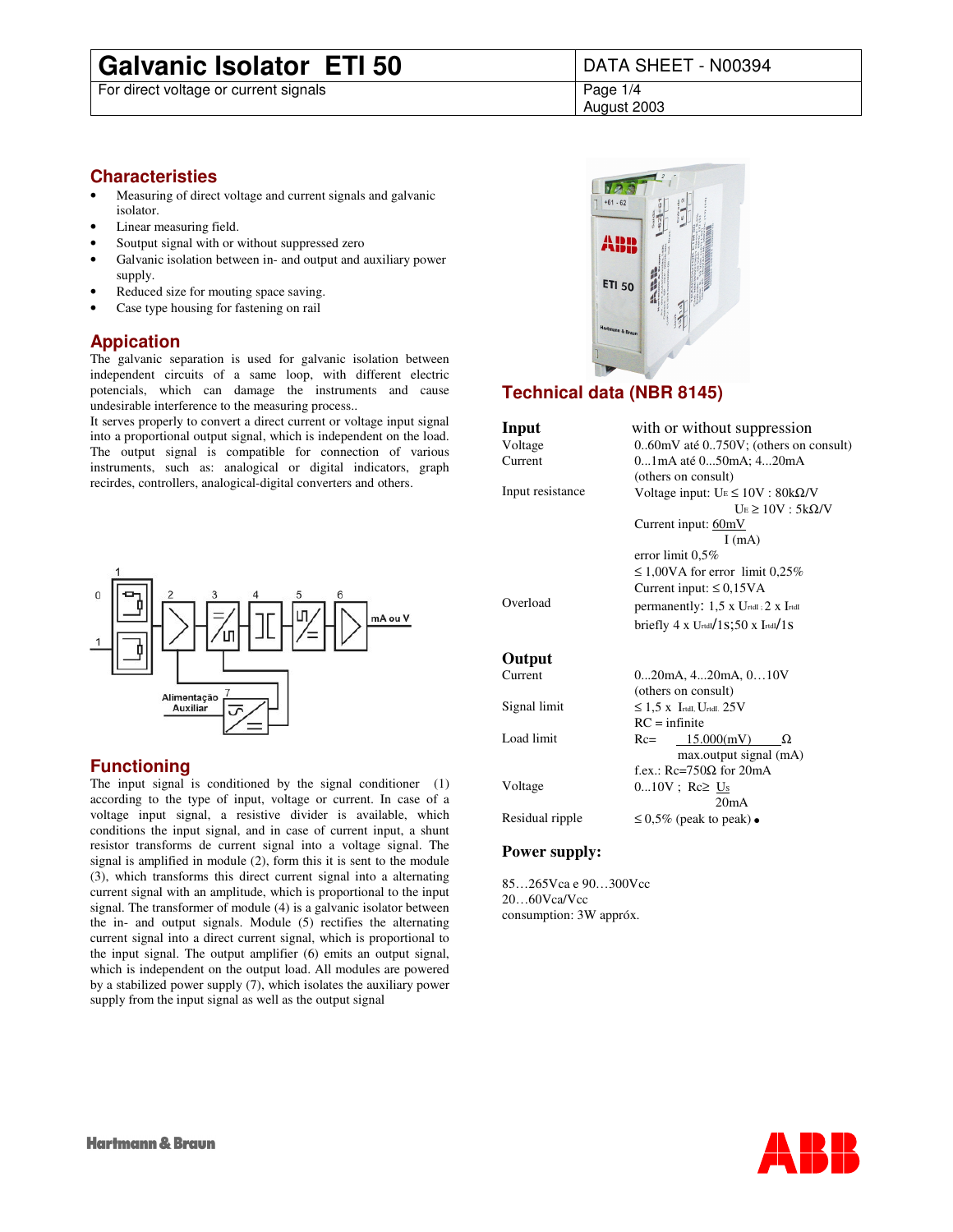# **Galvanic Isolator ETI 50** DATA SHEET - N00394<br>For direct voltage or current signals<br>Page 2/4

For direct voltage or current signals

## August 2003

#### **Influence magnitudes**

| Error limit              | $0.5\%$                                 |  |  |  |  |  |
|--------------------------|-----------------------------------------|--|--|--|--|--|
|                          | $0,25\%$ (Optional)                     |  |  |  |  |  |
| Reference                |                                         |  |  |  |  |  |
| Conditions<br>Input:     | $U$ I = $U$ rtdI                        |  |  |  |  |  |
|                          | $I = 0I$ rtdI                           |  |  |  |  |  |
| Auxiliary power supply   | $U_{AX} \pm 2\%$                        |  |  |  |  |  |
| Load:                    | $0.5Rc$ máx.                            |  |  |  |  |  |
| Ambient temperature:     | $25^{\circ}$ C $\pm 2K$                 |  |  |  |  |  |
| Heat up time             | $\pm 20$ min                            |  |  |  |  |  |
| Additional error above   |                                         |  |  |  |  |  |
| $1,2$ IrtdI OU UrtdI     | $\leq 0.2\%$                            |  |  |  |  |  |
| Linearity deviation      | $\leq 0.2\%$ (included in error limit)  |  |  |  |  |  |
| Load                     | $\leq 0.05\%$ RC = 0RC max.             |  |  |  |  |  |
|                          | (included in error limit)               |  |  |  |  |  |
| Temperature              | $\leq 0.2\%$ /10 K;                     |  |  |  |  |  |
|                          | rated temperature 25°C                  |  |  |  |  |  |
| Auxiliary power supply   | $\leq 0.05\%$ within the permitted      |  |  |  |  |  |
|                          | tolerance range for the supply voltage  |  |  |  |  |  |
| Response time            | $\leq 200$ ms                           |  |  |  |  |  |
| External magnetic fields | $\leq 0.5\%$ for field intensity of 0.4 |  |  |  |  |  |
|                          | kA/m                                    |  |  |  |  |  |
| Radio-frequency          | $\leq 0.5\%$ between 27460MHz           |  |  |  |  |  |
| interference             | at a distance 1m; power 1 W             |  |  |  |  |  |

#### **Electrical test**

Test voltage: Uax. ≥85V : 2,5kV/1mim ; 60Hz (for all circuits mutually). Uax.  $\leq 60V : 1,5kV/1min$ ; 60Hz (for all circuits mutually).

Pulse voltage 5kV; 1,2/50 us; 0,5Ws Peaks 2,5kV;1MHz; 400 pulsos / 1s

#### **Notes:**

 Related to the final output value. UrtdI = Rated voltage IrtdI = Rated current Response times below 200 ms result in bigger residual ripple.

#### **Construction and mounting**

| Type                  | Case                                  |
|-----------------------|---------------------------------------|
| Housing               | Polyamide UL94 VO                     |
| Fastening             | Surface mounting using DIN rail       |
| Electrical connection | Terminals for pin shaped cable shoes. |
| Protection class      | IP 40 no housing                      |
| (NBR 6146)            | IP 20 at the connection terminals     |
| Weight                | $\pm 0.1$ kg                          |
|                       |                                       |

#### **Climatic conditions**

Operation temperature -20...+60°C Functioning temperature -25...+70°C Transport and storage temp.  $-40...+80^{\circ}C$ 

### Relative humidity  $\leq 75\%$  of annual average with light condensation (others on consult)

## **Mechanical test**

Impact acceleration 30g, during 11ms<br>Vibration acceleration 2g, frequency acceleration 2g, frequency 5..150Hz

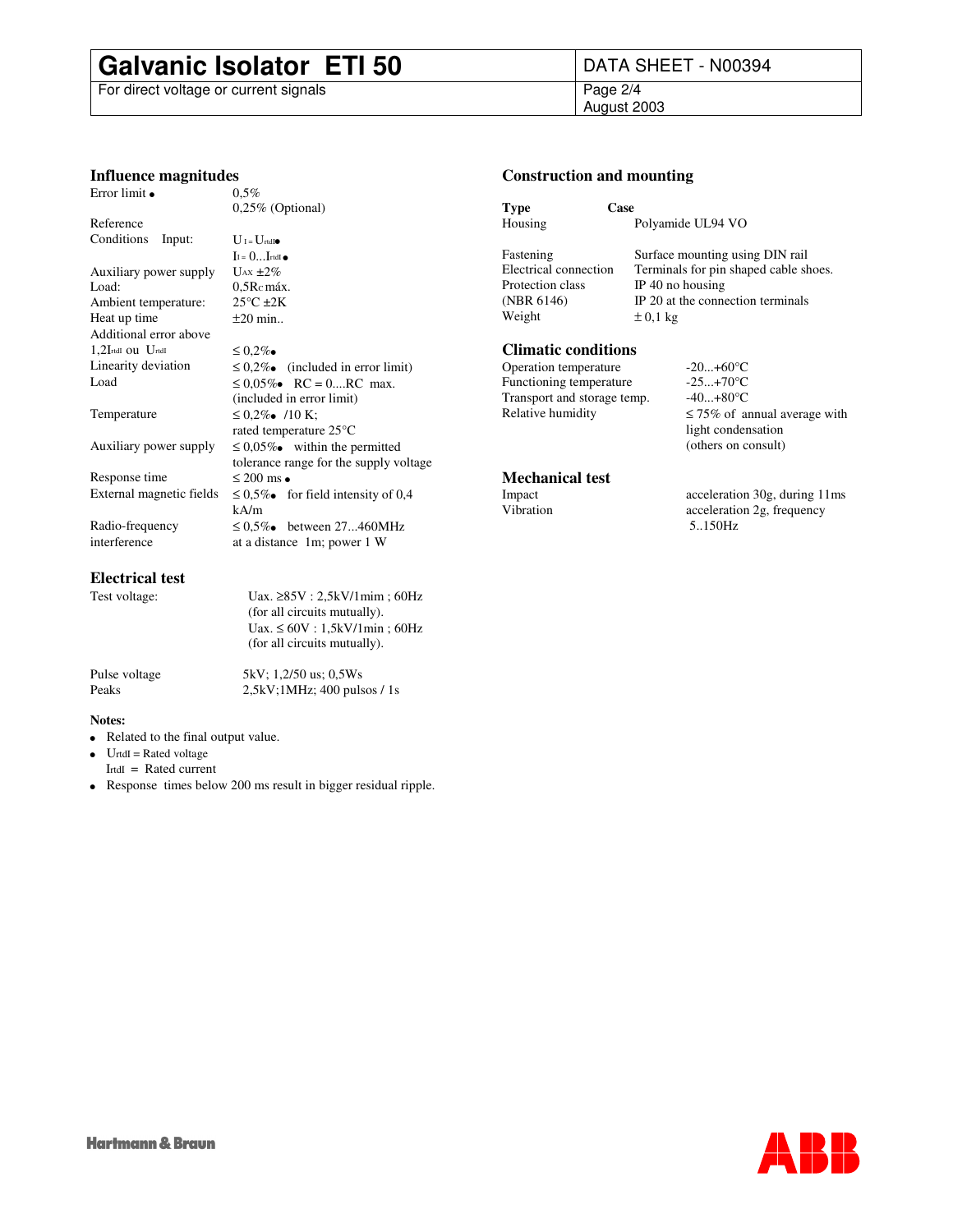# **Galvanic Isolator ETI 50** DATA SHEET - N00394<br>For direct voltage or current signals<br>Page 3/4

For direct voltage or current signals

August 2003

#### **Electric conection**



| $\mathbf{I}$ $\mathbf{I}$ , $\mathbf{U}$ $\mathbf{I}$ | $=$ | Input Current or Voltage  |
|-------------------------------------------------------|-----|---------------------------|
| U <sub>Ax</sub>                                       | $=$ | Auxiliary power supplyr   |
| $\Omega$ 1                                            | $=$ | Current or Voltage output |

#### **Dimensional Drawing**

Dimensions in mm



#### **Additional Information**

The following items contain tips and cautions to be observed by the user for a good functional performance, as well as the maintenance of the instrument and the saftey of the installations.

#### **Cautions**

Be sure the voltage and current to be connected to the instrument, are compatible.

Loosen all connections from the instrument before removing it from the installation.

#### **Mounting Instructions**

Observe the ambient temperature range. At the place of installation, values for vibration, dust, dirt and humidity, which must remain between the limits, established by the protection class of the housing and the climatic group, especified in this data sheet, have to be observed.

For mounting on DIN rail, use the snap-in device on the rear of the instrument.

The connections can be made with pin for shaped cable shoes.

#### **Instructions for Use**

When connections have been made, switch on the power supply and check at the output the functioning of the transducer.